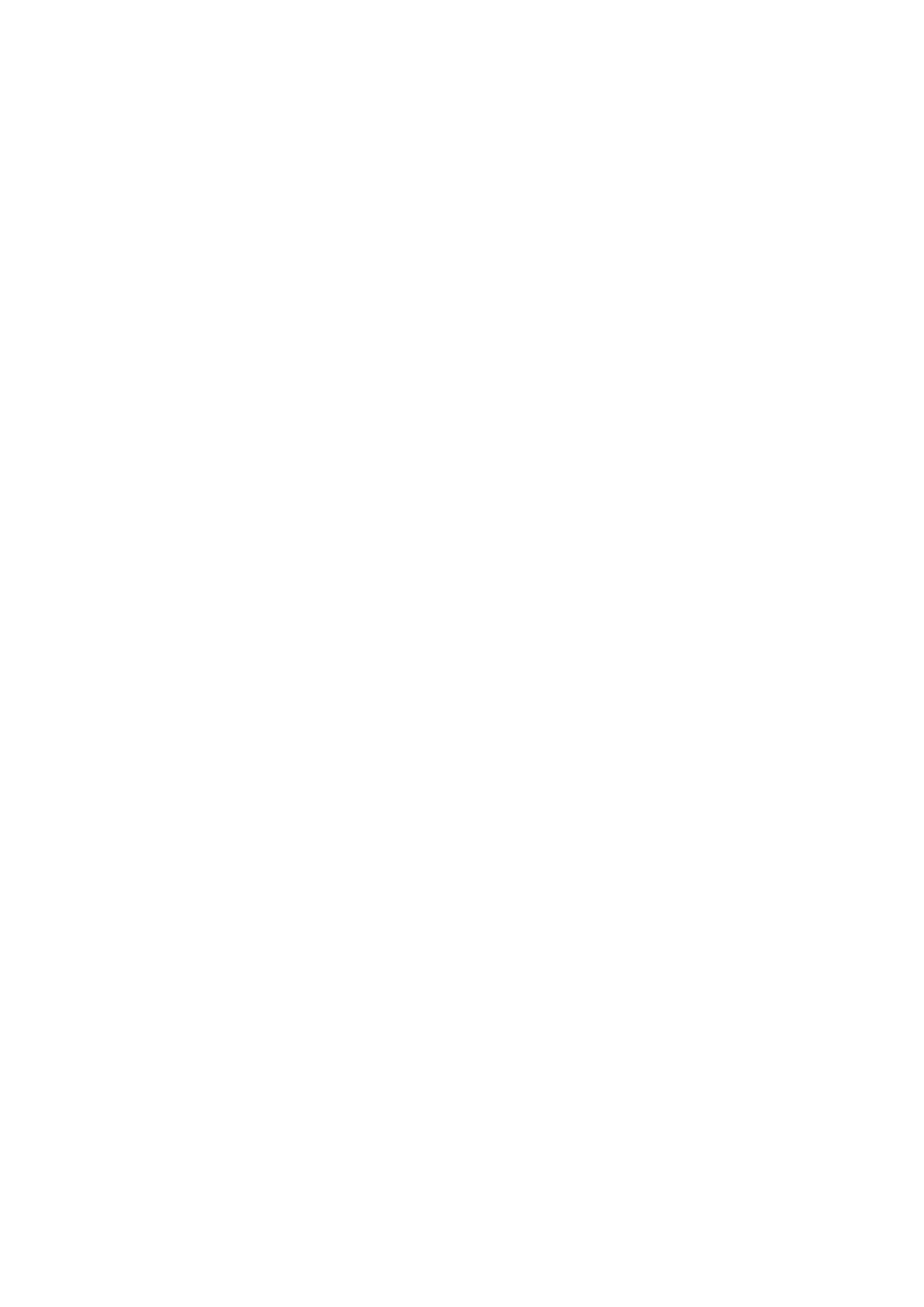### **NORTHERN TERRITORY OF AUSTRALIA**

As in force at 1 January 1994 \_\_\_\_\_\_\_\_\_\_\_\_\_\_\_\_\_\_\_\_

\_\_\_\_\_\_\_\_\_\_\_\_\_\_\_\_\_\_\_\_

#### **CROWN PROCEEDINGS ACT 1993**

An Act to provide for suits by and against the Crown and for related purposes

### **Part 1 Preliminary**

#### **1 Short title**

This Act may be cited as the *Crown Proceedings Act 1993*.

#### **2 Commencement**

This Act shall come into operation on a date to be fixed by the Administrator by notice in the *Gazette*.

#### **3 Act binds Crown**

This Act binds the Crown, not only in right of the Territory but, to the extent that the legislative power of the Legislative Assembly permits, in all its other capacities, but does not extend to the Crown in right of the Commonwealth.

#### **4 Definitions**

In this Act, unless the contrary intention appears:

*Crown* includes a Minister, an instrumentality or agency of the Crown and a prescribed person.

*judgment* means a judgment or order of a court.

*practitioner* means a legal practitioner within the meaning of the *Legal Practitioners Act*.

*proceedings* means civil proceedings.

**State** includes a Territory of the Commonwealth other than the Northern Territory.

**Territory Crown** means the Crown in right of the Territory.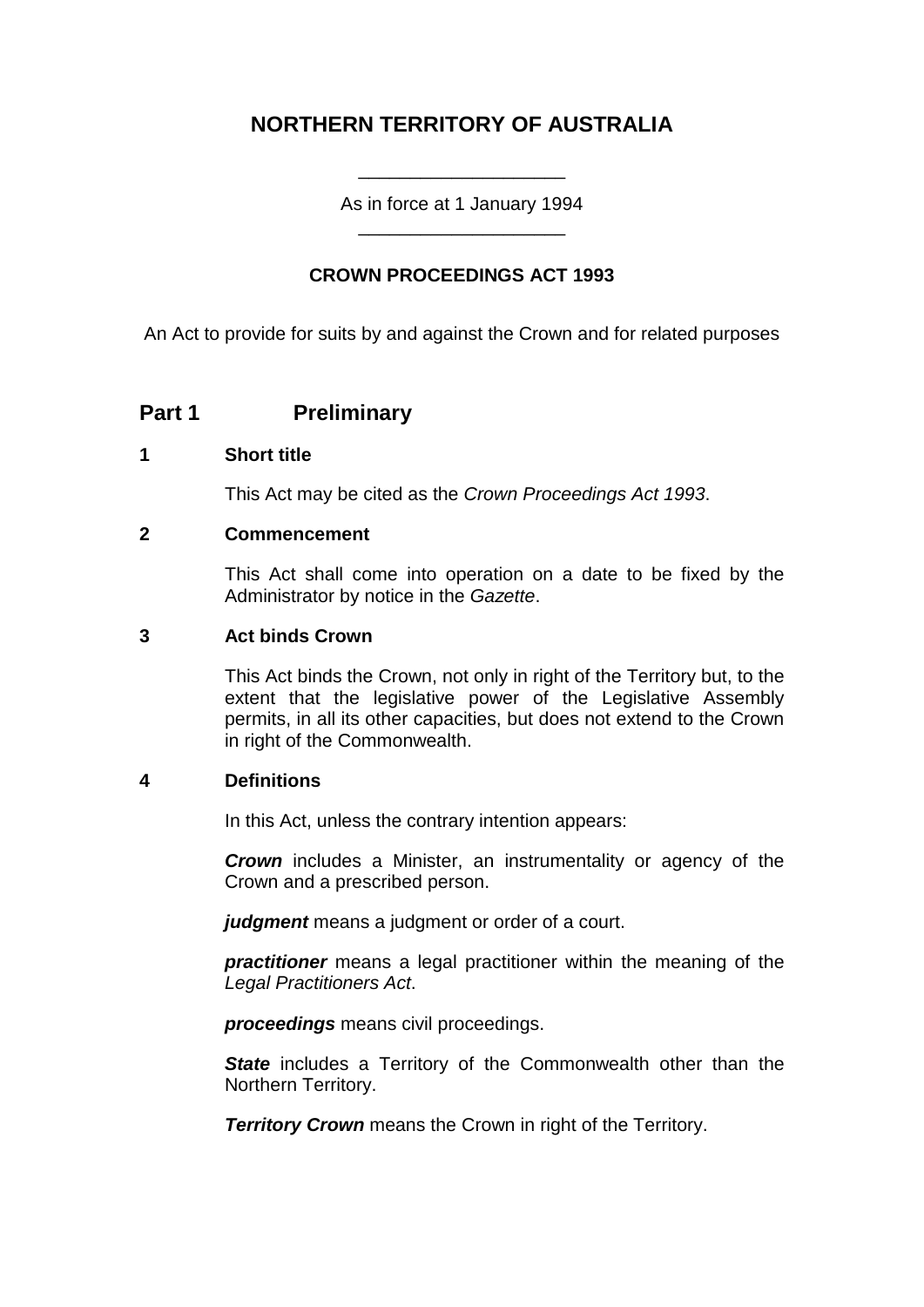### **Part 2 Proceedings by and against Crown generally**

#### **5 Proceedings by and against Crown generally**

- (1) Subject to this Act and any relevant rules of court, and subject to the *Judiciary Act 1903* of the Commonwealth:
	- (a) proceedings may be brought by or against the Crown in the same way as proceedings between subjects; and
	- (b) the same procedural and substantive law applies to proceedings by or against the Crown as in proceedings between subjects.
- (2) Subject to the Regulations, proceedings may be brought by or against the Crown:
	- (a) in the case of the Territory Crown, under the name "Northern Territory of Australia"; or
	- (b) in any other case, under the name in which the Crown could sue or be sued in the courts of its own jurisdiction.

#### **6 Crown immunities, &c.**

This Act does not affect an immunity from, or a limitation on, liability that the Crown or an officer, employee or agent of the Crown enjoys by statute.

#### **7 Corresponding law of other States**

- (1) The Regulations may prescribe a law of a State relating to proceedings against the Crown to be a corresponding law for the purposes of this section.
- (2) The corresponding law of a State binds the Territory Crown.

#### **8 Injunctive relief**

- (1) Subject to subsection (2), injunctive relief may be granted against the Crown.
- (2) A mandatory injunction is not to be made against the Crown.

#### **9 Protection of confidentiality on grounds of public interest**

This Act does not affect a rule of law under which a person may refuse to:

(a) discover or produce documents; or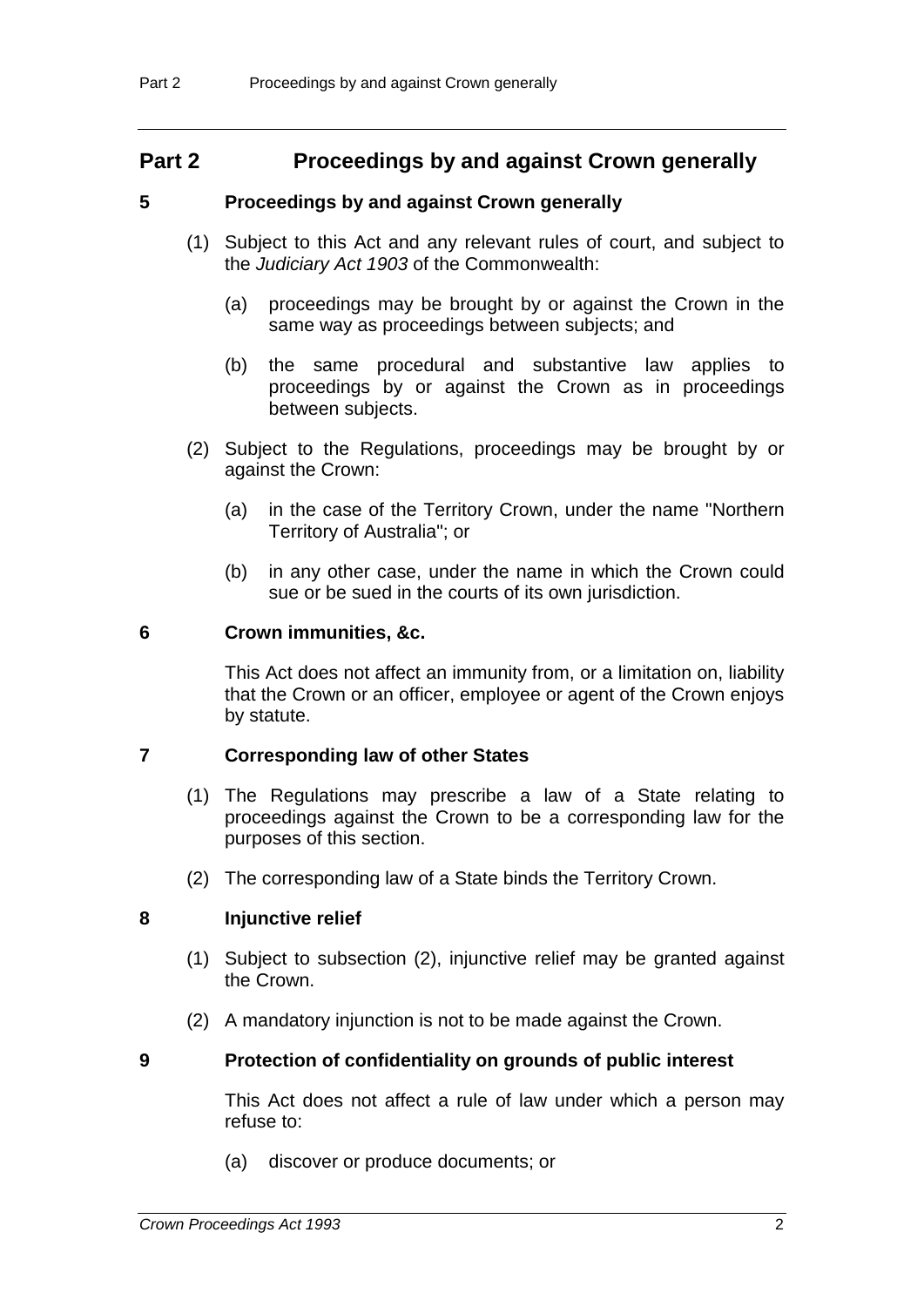(b) answer an interrogatory or other question,

on the ground that to do so would be prejudicial to the public interest.

#### **10 Costs**

- (1) The Crown is not required to pay court fees in proceedings.
- (2) Costs to which the Crown is entitled are to be calculated as if the Crown were liable to pay, and had paid, the fees from which it is exempt under subsection (1).

#### **11 Enforcement of judgments against Crown**

- (1) A writ, warrant or similar process is not to be issued out of a court to enforce a judgment against the Territory Crown or the Crown in right of a State.
- (2) If a final judgment is given against the Territory Crown or the Crown in right of a State, unless the court orders otherwise, the registrar of the court shall, at the expiration of the period during which an appeal may be lodged, transmit a copy of the judgment to the Administrator, the Governor of the State or, in the case of the Australian Capital Territory, the Chief Minister of that Territory, as the case may be.
- (3) If the Administrator receives a final judgment from a court, including of a State, the Administrator shall give directions as to the manner in which the judgment is to be satisfied.
- (4) A Minister, agency or instrumentality of the Territory Crown to which a direction is given under subsection (3) is authorised and required to carry out the direction.
- (5) A direction under this section is sufficient authority for the appropriation of money from the Consolidated Fund or from funds of the relevant agency or instrumentality of the Crown.

#### **12 Enforcement of judgments by Crown**

Subject to this Act and any relevant rules of court, a judgment recovered by the Crown may be enforced in the same manner as a judgment in proceedings between subjects, and in no other way.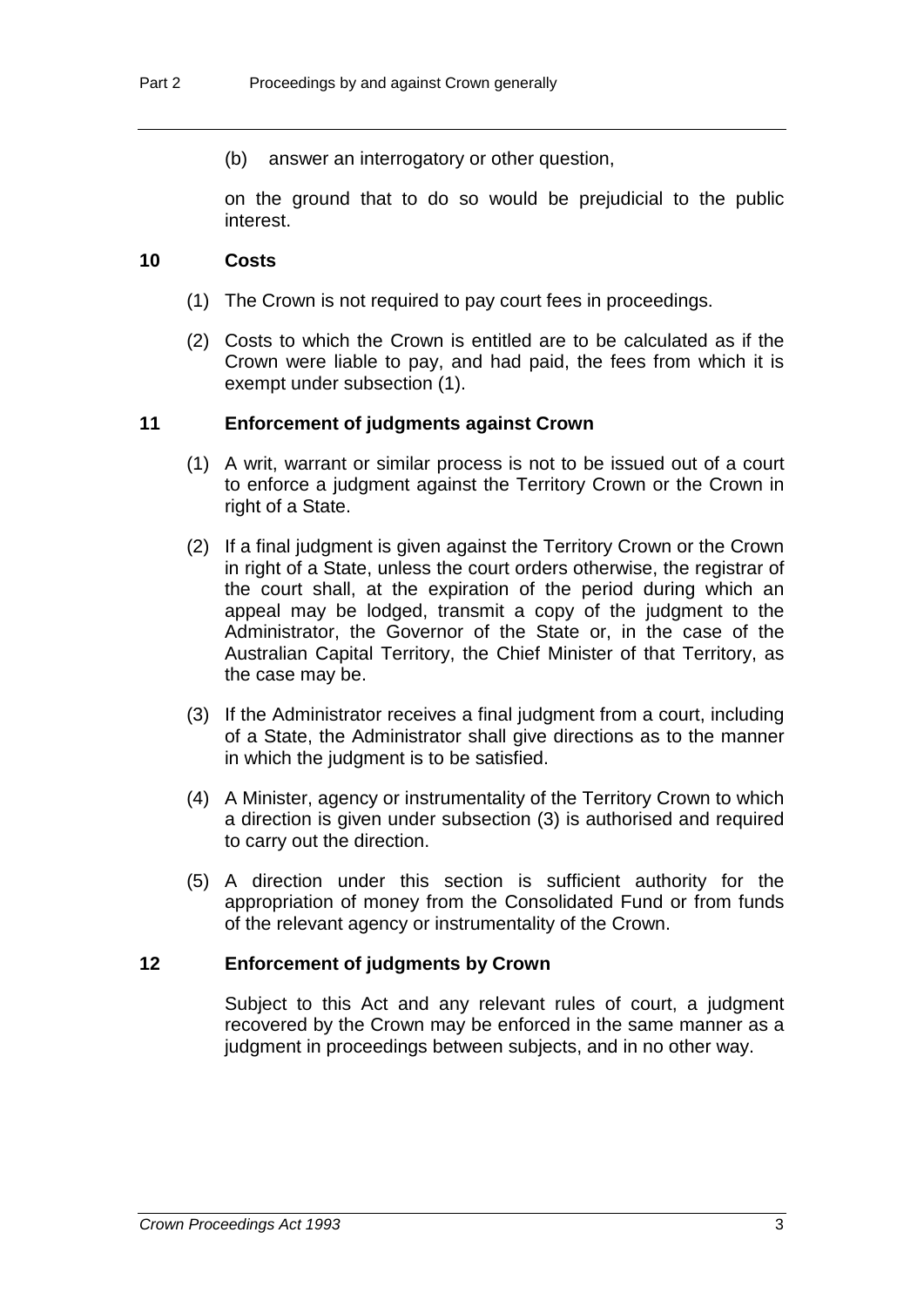### **Part 3 Provisions of special application to Territory Crown**

#### **13 Service, &c.**

- (1) In this section, *prescribed* means prescribed by rules made under the *Supreme Court Act*.
- (2) When proceedings are brought against the Territory Crown, a statement is to be endorsed on, or annexed to, the process by which the proceedings are commenced, containing the prescribed information.
- (3) A failure to comply with subsection (2) does not render proceedings void unless the court is of the opinion that the Territory Crown has been prejudiced by that failure.
- (4) Service on the Territory Crown of a process or document relating to proceedings is to be effected by service on the Solicitor for the Northern Territory except in the following cases:
	- (a) if special provision relevant to the service of the process or document is made by or under this Act, service is to be effected in accordance with that special provision;
	- (b) if the party by whom or on whose behalf the process or document is to be served has notice that a practitioner other than the Solicitor for the Northern Territory is acting for the Territory Crown in relation to the proceedings, service is to be effected on that practitioner.

#### **14 Service of subpoenas, &c., on Ministers**

- (1) A subpoena or other process is not to be issued by a court, tribunal or other authority requiring a Minister to appear, in the Minister's official capacity, to give evidence or produce documents without the leave of the court, tribunal or other authority.
- (2) Leave pursuant to subsection (1) is not to be granted except after the Solicitor for the Northern Territory has been given reasonable notice in writing of the application and a reasonable opportunity to be heard on the application.
- (3) A court, tribunal or other authority which grants leave pursuant to subsection (1) shall, at the same time, give directions as to the manner in which service is to be effected on the Minister.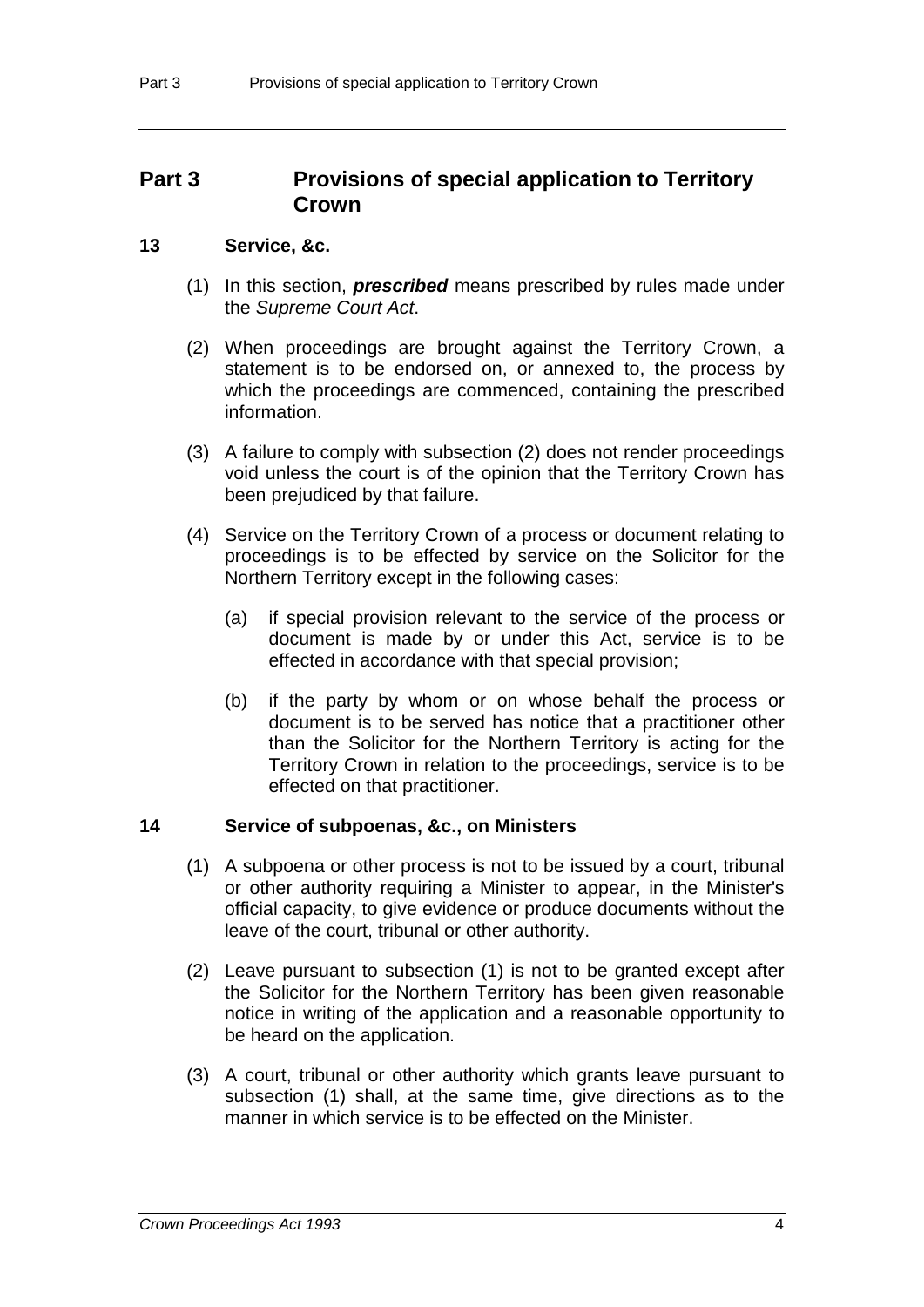#### **15 Judicial notice of Attorney-General's appointment, &c.**

- (1) In proceedings, a document apparently signed by the Attorney-General is, in the absence of proof to the contrary, to be presumed to have been duly signed by the Attorney-General.
- (2) The Attorney-General's instrument of appointment as Attorney-General is, on its production to the Supreme Court, to be noted in the records of the Court.
- (3) Proceedings (whether civil or criminal) by or against the Attorney-General do not abate and are not affected by any change of officeholder.

#### **16 Right of Attorneys-General to appear in proceedings, &c.**

- (1) The Attorney-General of a State may, on behalf of that State, represent the Crown in any proceedings (whether civil or criminal) in which the Crown in right of that State is a party.
- (2) The Attorney-General of the Commonwealth may, on behalf of the Commonwealth, represent the Crown in any proceedings (whether civil or criminal) in which the Crown in right of the Commonwealth is a party.

#### **17 Right of Attorney-General to intervene**

- (1) The Attorney-General may, on behalf of the Crown, intervene in proceedings:
	- (a) that relate to a matter arising under, or involving the interpretation or validity of, a law of the Territory or the Commonwealth;
	- (b) in which:
		- (i) legislation or executive powers of the Territory or the Commonwealth, or an instrumentality or agency of the Territory or the Commonwealth, are in question; or
		- (ii) judicial powers of a court or tribunal established under the law of the Territory or Commonwealth are in question; or
	- (c) in which the court grants leave to intervene,

for the purpose of submitting argument on the question in issue.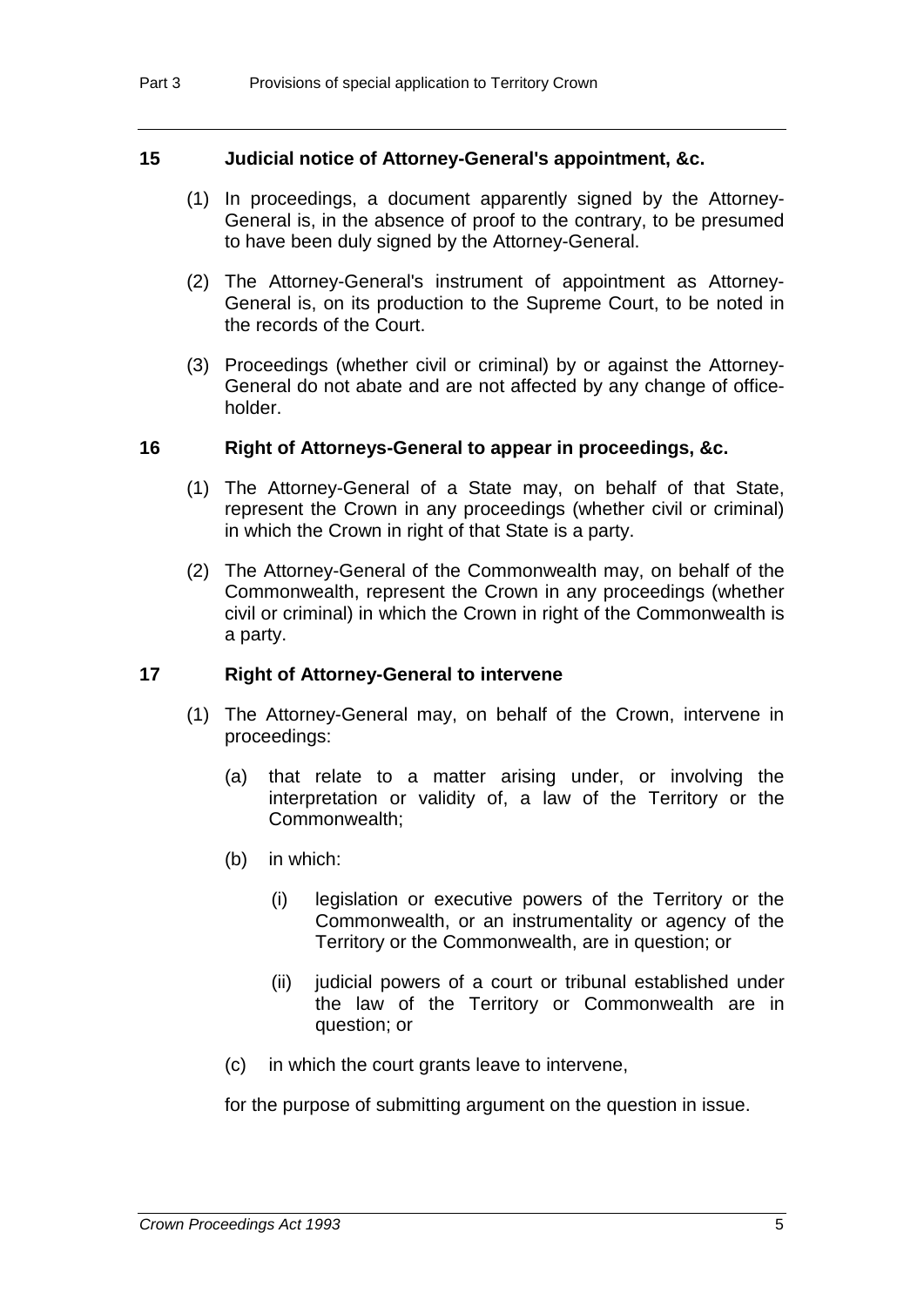- (2) The Attorney-General has the same right of appeal in proceedings in which he or she intervenes under subsection (1) as a party to those proceedings.
- (3) If the Attorney-General intervenes in proceedings under this section, the court may make an order for costs against the Crown to reimburse the parties to the proceedings for costs occasioned by the intervention, but the court shall not make such an order unless there are special circumstances which in the opinion of the court make it appropriate to do so.

#### **18 Notice to Attorney-General**

- (1) Where proceedings relate to a matter arising under, or involving the interpretation of, a law of the Territory or the Commonwealth, a court may, on the application of a party or the Attorney-General or of its own motion, adjourn the proceedings and may direct a party to give notice of the proceedings to the Attorney-General.
- (2) If a court grants an adjournment under subsection (1), the court may make such order as to costs in relation to such an adjournment, including an order against the Territory, as the court thinks fit.

#### **19 Cases where right of Crown to legal representation is restricted**

- (1) This section applies to proceedings where an Act removes or restricts the right of a party to be represented in the proceedings by a practitioner.
- (2) In proceedings to which this section applies the Territory Crown or the Attorney-General, if a party to the proceedings, may be represented by an officer, employee or agent of the Crown (not being a practitioner) authorised to conduct the proceedings on behalf of the Crown or the Attorney-General.
- (3) In proceedings to which this section applies, a document apparently signed by a Minister or the person having chief executive authority in an agency, instrumentality, department or unit of administration of the Territory Crown that appears to be an authorisation of the kind contemplated by subsection (2) is, in the absence of proof to the contrary, to be accepted as such an authorisation.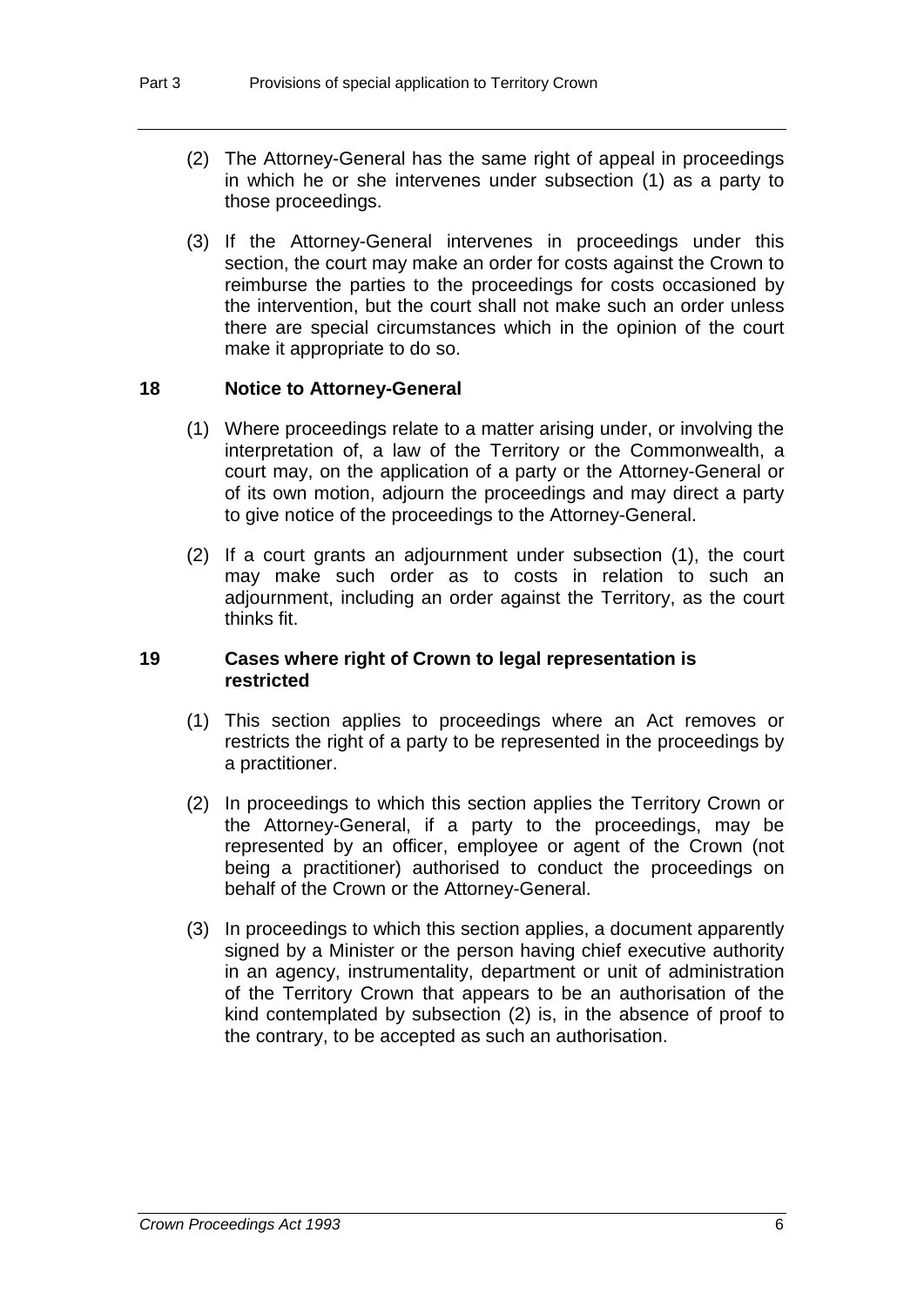### **Part 4 Miscellaneous**

#### **20 Exclusion of certain proceedings**

This Act does not affect:

- (a) proceedings for the recovery or enforcement of a fine, penalty or forfeiture (including the estreatment of a recognizance) imposed in criminal proceedings; or
- (b) a law, custom or procedure under which the Attorney-General is entitled or liable to sue, or be sued, or to intervene in proceedings, on behalf of the Crown, on the relation, or on behalf of, any other person or persons or in any other capacity or for any other purposes.

#### **21** *Supreme Court Rules*

Subject to the *Supreme Court Act*, the judges of the Supreme Court may make rules prescribing the particulars to be endorsed on, or annexed to, process to be served on the Territory Crown.

#### **22 Regulations**

- (1) The Administrator may make regulations, not inconsistent with this Act, prescribing matters:
	- (a) required or permitted by this Act to be prescribed; or
	- (b) necessary or convenient to be prescribed for carrying out or giving effect to this Act.
- (2) Without limiting the generality of subsection (1), the Regulations may regulate the service of process or other documents under this Act.

#### **23 Repeal**

The *Claims by and against the Government Act*, comprising Act No. 46 of 1978 and Act No. 59 of 1982, is repealed.